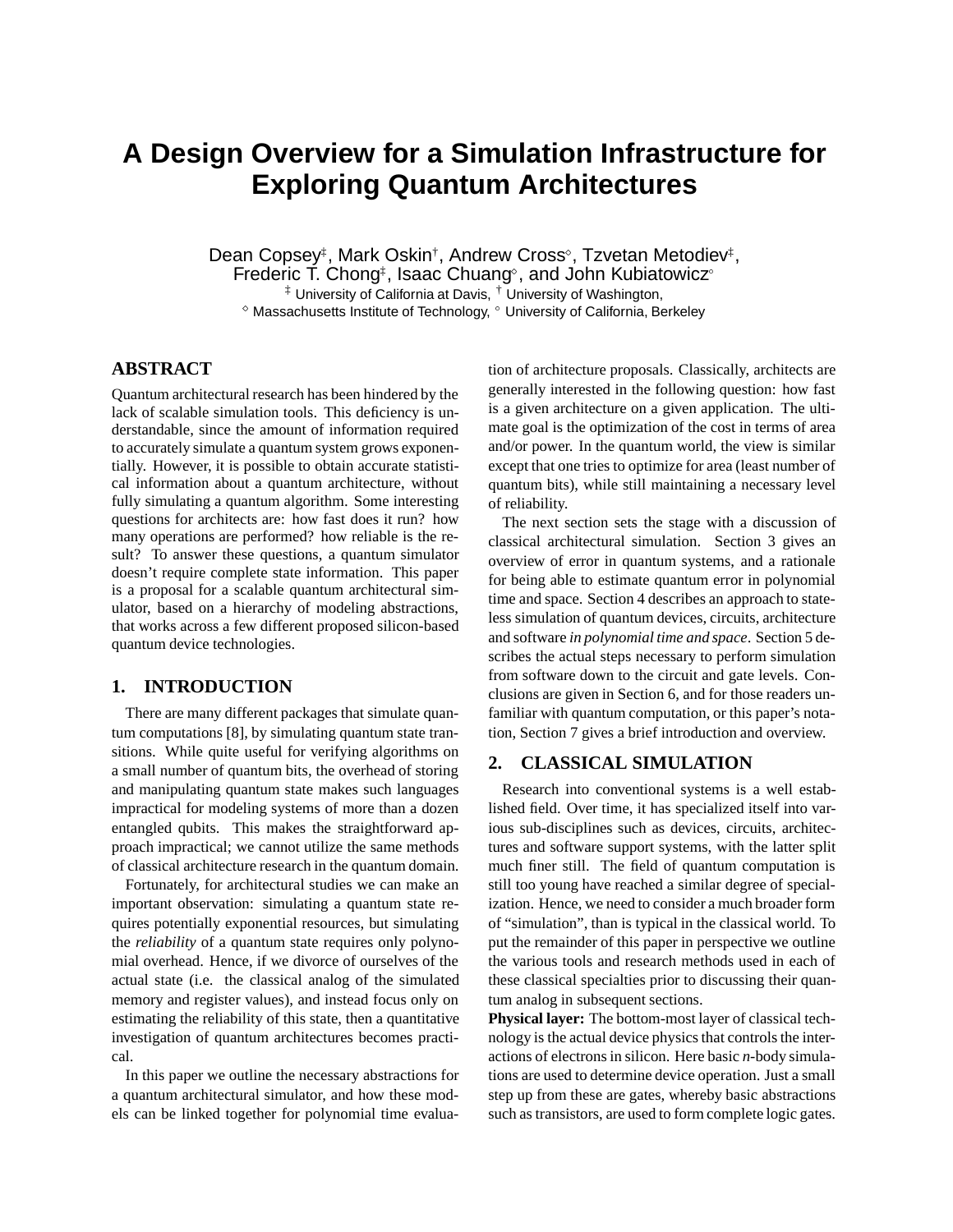SPICE simulation tools are used to model the inputoutput characteristics to answers questions such as delay and drive capability.

**Circuits:** Just above the physical layer in complexity is the circuit layer. Here, standard building blocks such as adders, memories, content-addressable memories and other components are put together to form working circuits. A typical approach to work at this layer is to implement a design in a hardware description language (such as Verilog or VHDL). The measurements undertaken at this layer usually involve executing precisely designed test vectors through simulation tools to test functionality and estimate performance (cycle time, power). The design can also be compiled by synthesis tools to produce an ASIC. Some or all components can be manually optimized to form a full-custom device.

**Architecture:** Above the circuit implementation stands the architectural level. Here, larger building blocks, such as execution units, issue-windows, and instruction fetch stages are modeled using custom designed software simulations. Typically these simulations are far removed from circuit implementations and performance is estimated by functionally simulating an application and measuring instructions per cycle (IPC).

**Software support:** At the upper most layer of classical research stands the software support system. This usually includes a compiler, the performance of which is typically gauged on a real system. It may also include a dynamic optimizer, whose quality is determined either on a real system or on an architectural level simulator. As with the architectural layer, the performance is measured in either wall-clock time or IPC depending upon the specifics of the research.

At the moment, all four of these layers are of interest to quantum architects. Prior to discussing their quantum analogs, we first describe the intuition behind polynomial time simulation of reliability, which is one of the fundamental criteria of quantum architectures.

## **3. RELIABILITY**

A quantum operator (gate) *G* with input ρ and output  $\rho'$  *fails* if  $D(G(\rho), \rho') \neq 0$  for metric *D* such as the trace distance. The action of a quantum operator *G* that fails with probability *p* can be represented as

$$
\rho' = (1 - p)G(\rho) + pE(\rho)
$$

where  $E(\rho)$  in an arbitrary quantum error operator, and *p* is less than a particular bound [3]. In general, if several such gates are composed, the error bound grows linearly in *p*, to the first order.

Considering a coarser set of gates, *hi*, each composed of gates from  ${g_i}$ , gives a set of corresponding probabilities, *qi*, that can be bounded by applying the quantum circuit model, specifically, by simulating the action of a circuit*C* in the presence of physical noise processes such as control inaccuracy and decoherence. The true probability of failure is less than the composition of the *qi*.

#### **3.1 Failure Bounds**

An important problem in engineering reliable systems built from faulty components is the accurate determination of bounds on failure probabilities. For classical circuits, excellent bounds on the failure probability of a system can be established by bounding the failure probability of its components. However, for quantum circuits, that is not the case. This section gives some simple examples of this important and non-intuitive fact.

#### *3.1.1 Error propagation in classical systems*

Let us begin by considering the classical case. Suppose we have a noisy NOT gate, *G*, which fails with probability p. It then follows that prob  $\left| G(0) = 1 \right| \geq 1 - p$ , that is, acting on an input value of  $\overline{0}$ , the output is the correct value of 1 with probability at least  $1 - p$ . Furthermore, for a circuit  $C = G \circ G$  of two such noisy gates cascaded together, prob  $\left[ C(0) = 0 \right] \ge (1 - p)^2$ , since the composite circuit will give the correct output if both gates work successfully.

This elementary idea, that the probability of success of the whole can be bounded below by the probability of success of its components, is crucial to the study of complex systems and architectures, and how such systems can be made reliable. Of course, there are a variety of errors that a classical gate can have: it may be a completely random error, or its output could be stuck at one value, for example. Generally, however, the likelihood that errors cancel each other out by chance is very small, particularly in large circuits, and never for all possible inputs (except in trivial instances). Thus, it is a good approximation that the system will operate properly only when all of its components do.

#### *3.1.2 Quantum gates with systematic errors*

The failure probability of a quantum circuit can similarly be bounded below by the probability of failure of its component quantum gates. However, in some important situations, this bound is far from being tight, meaning that it is *not* a good assumption that the system will operate properly *only* when all of its components do so perfectly. That is because there are many more ways for a quantum gate to fail than for a classical gate to fail.

For example, consider a noisy quantum NOT gate,  $U_{\varepsilon} = R_x(\pi + 2\varepsilon)$ , written using standard notation [6], where  $\varepsilon$  is a fixed, small quantity. This gate suffers from a systematic error, an over-rotation of the qubit, known to be a common error in actual physical implementa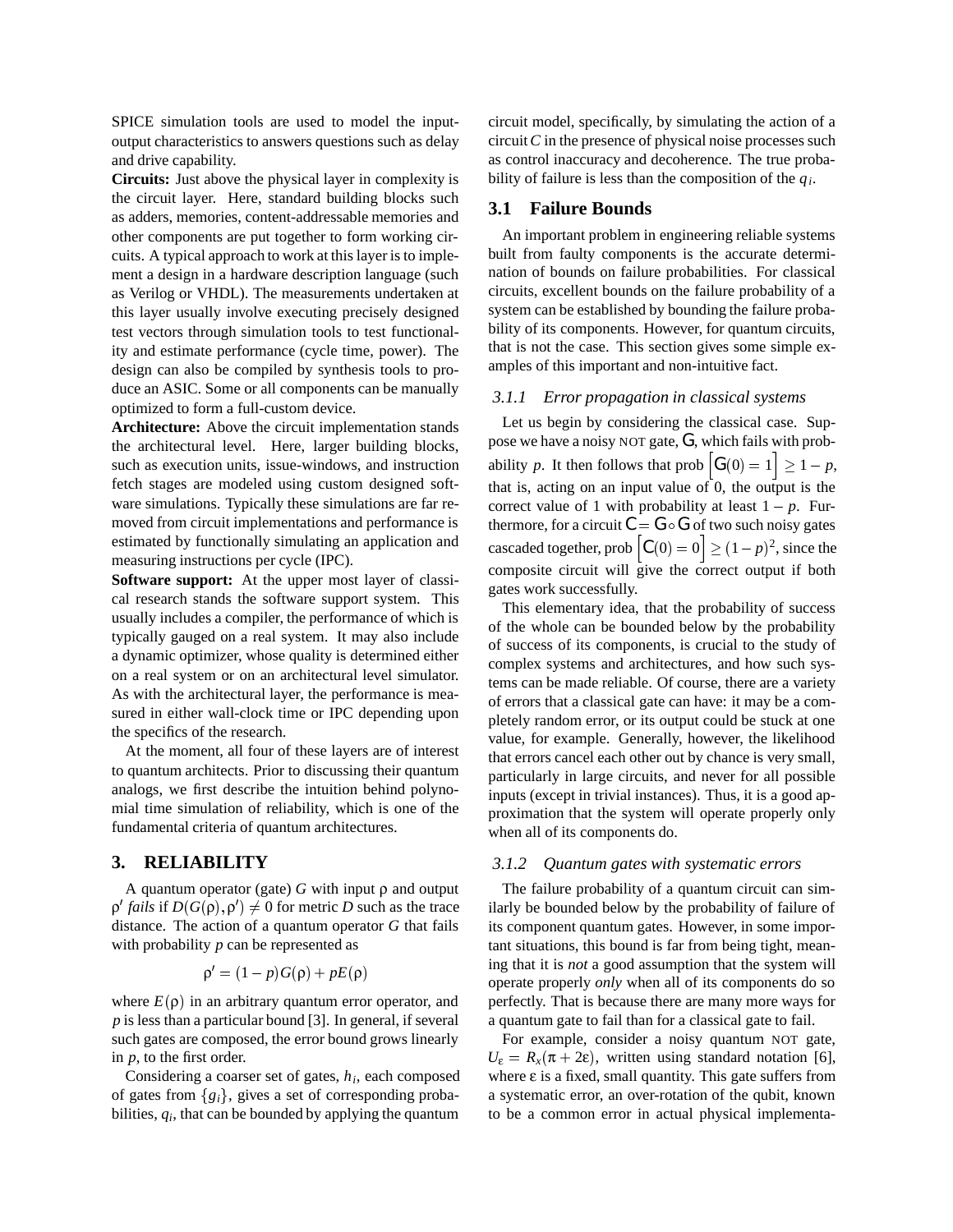tions, where the area of a pulse determines the qubit rotation angle; when such pulses are too long, the qubit is over-rotated. For an input state  $|0\rangle$ , the output becomes  $U_{\varepsilon} |0\rangle \approx |1\rangle - \varepsilon |0\rangle$ , to first order in  $\varepsilon$ . When measured, this output state gives the wrong answer, 0, with probability  $|\varepsilon|^2$ .

When these faulty gates are cascaded, errors of this form can be made to partially cancel, even for all possible inputs, with specially constructed circuits. For example, consider the four gate quantum circuit  $V_{\varepsilon}$  =  $R_x(\pi/2 + \varepsilon)R_{-y}(\pi + 2\varepsilon)R_x(\pi/2 + \varepsilon)R_{-z}(\pi + 2\varepsilon)$ . This is a sequence of four rotations that accomplish the same action as *U* when  $\varepsilon = 0$ . However, for small  $\varepsilon$ ,  $V|0\rangle \approx$  $|1\rangle + \varepsilon^2 |0\rangle$ . When measured, this output state gives the wrong answer, 0, with probability  $|\varepsilon|^4$ , which is much less than before! In fact as long as  $\varepsilon$  is sufficiently small, the failure probability of this circuit is *less* than the failure probability of any of the individual gates, for *all* inputs.

Let us analyze this example in more detail by introducing the concept of fidelity. The *entanglement fidelity* of a single-qubit unitary quantum gate acting on an entangled two-qubit pure state  $|\psi\rangle_{AB}$  is

$$
F(|\psi\rangle_{AB}, U) = F(|\psi\rangle_{AB}, (U \otimes I)|\psi\rangle_{AB})^{2}.
$$
 (1)

The entanglement fidelity is a lower bound on the square of the static fidelity of *U* acting on a single-qubit state [6], which can be interpreted as the probability that *U* succeeds given  $|\psi\rangle_A$ . By minimizing the entanglement fidelity over all two-qubit entangled pure states, one can define a *gate fidelity*

$$
F(U_1, U_2) \equiv \min_{|\psi\rangle_{AB}} F(|\psi\rangle_{AB}, U_1^\dagger U_2)
$$
 (2)

that can be written [1]

$$
F(U_1, U_2) = \frac{|\text{tr}\,(U_1^\dagger U_2)|^2}{4}.\tag{3}
$$

In this sense,  $F(U_1, U_2)$  is a lower bound on the probability that the noisy gate  $U_1$  succeeds given the ideal gate  $U_2$ , or, as we will prefer,  $1 - F(U_1, U_2)$  is an upper bound on the probability of failure.

The failure probability of  $U_{\varepsilon}$  acting on an arbitrary  $\text{single-qubit state } |\psi\rangle = \cos(\theta/2)|0\rangle + e^{i\phi}\sin(\theta/2)|1\rangle$  pe is  $p_{\text{fail}}(U_{\varepsilon}, |\psi\rangle) = 1 - \langle \psi | U_0^{\dagger} U_{\varepsilon} | \psi \rangle$ . In the specific case where  $U_{\varepsilon} = R_x(\pi + 2\varepsilon)$ ,  $p_{\text{fail}} = 1 - \cos^2 \varepsilon$  inputs wh sin<sup>2</sup> εsin<sup>2</sup> θcos<sup>2</sup> φ. The gate fidelity of the noisy  $U_{\varepsilon}$  gate,  $F(U_{\varepsilon}, U_0) = \cos^2 \varepsilon$ , gives a clear upper bound  $p_{\text{fail}} \leq$  For example  $1 - \cos^2 \varepsilon$  which is met by the states  $|0\rangle$ ,  $|1\rangle$ , and states that pass through  $|0\rangle \pm i|1\rangle$  as  $\theta$  varies (i.e.  $U_{\varepsilon}$  gives the worst performance for these states).

Consider now the error bound on the *V* gate given by the gate fidelity,

$$
p_{\text{fail}} \le 1 - F(V_{\varepsilon}, V_0) = 1 - \cos^2 \varepsilon |\cos \varepsilon + \sin^2 \varepsilon|^2. \quad (4)
$$



**Figure 1: Upper bounds on gate failure probability implied by fidelity. The solid line is**  $1 - F(V_{\varepsilon}, -iX)$ **and the dashed line is**  $1 - F(U_{\varepsilon}, -iX)$ . These failure **probabilities are very close to those obtained when**  $U_{\varepsilon}$  and  $V_{\varepsilon}$  act on  $|0\rangle$  (i.e. sin<sup>2</sup>  $\varepsilon$  and sin<sup>4</sup>  $\varepsilon$  respectively).

Surprisingly, this error bound is better than the bound on *U*, even though two of the four gates in *V* implement *U*. In fact,  $F(V_{\varepsilon}, -iX) \ge F(U_{\varepsilon}, -iX)$  for  $0 < \varepsilon < \pi/2$ , noting that  $V_0 = U_0 = -iX$  (see Figure 1). States very close to  $|0\rangle$  or  $|1\rangle$  fail with probability close to the upper bound given by the gate fidelity.

Calculating the failure probability of *V* to full order,  $p_{\text{fail}}(V) \leq p_{\text{fail}}(U)$  for all  $|\psi\rangle$  some distance  $\delta(\varepsilon)$  from the X eigenstates  $|0\rangle \pm |1\rangle$ , where  $\delta(\varepsilon)$  is on the order of ε.

This example shows how gates with *systematic* errors can be used to construct circuits which perform with lower failure probability than its components would imply, if we had used classical methods for bounding failure probability. This technique is an art known as *composite pulses* in the field of NMR [5], and is one of the most important tools in practical quantum computation today.

## *3.1.3 Quantum gates with random errors*

The failure probability of quantum circuits also depends highly on the specific inputs fed to it; often, even for gates which fail *randomly*, there are wide classes of inputs which may or may not be sensitive to the error induced by the gate.

For example, consider the single qubit gate  $U =$  $R_x(2\eta)$ , where  $\eta$  is a normally distributed random variable, with zero mean and variance  $\sigma$ . This faulty gate produces significant error when fed a  $|0\rangle$  or  $|1\rangle$  input, since  $U|0\rangle = \cos(\eta)|0\rangle + i\sin(\eta)|1\rangle$  and  $U|1\rangle =$  $\cos(\eta)|1\rangle + i\sin(\eta)|0\rangle$ ; ideally, the output should be the same as the input (because the mean value of the noise is zero), but the wrong answer is measured at the output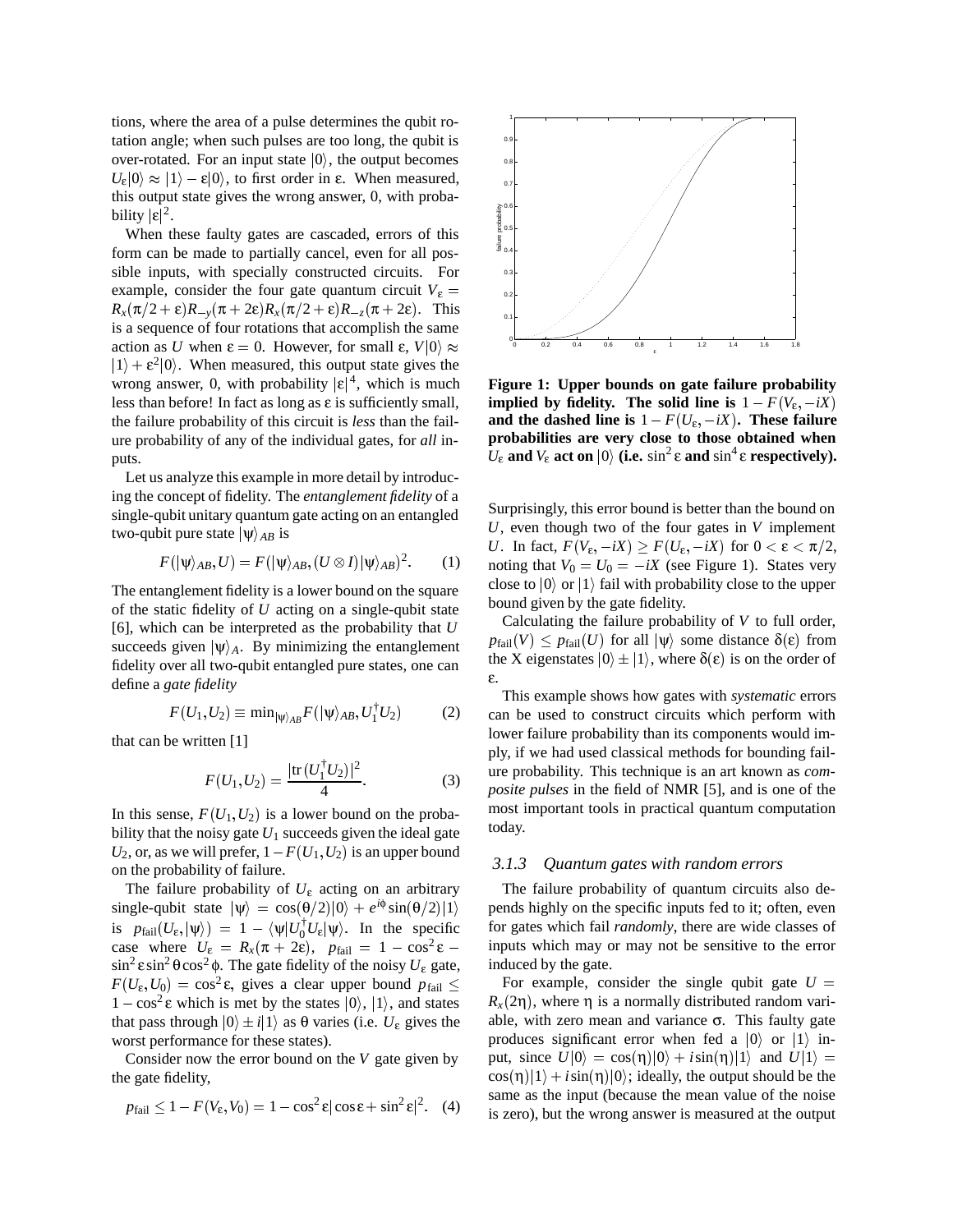with probability

$$
\frac{1}{\sqrt{2\pi\sigma}}\int_{-\infty}^{\infty}\sin^2(\eta)e^{-\eta^2/2\sigma}d\eta = 1 - e^{-2\sigma}.
$$
 (5)

However, now consider the circuit  $V = HR_x(2\eta)H$ , where  $H$  is the Hadamard gate. This circuit works *flawlessly* on inputs  $|0\rangle$  and  $|1\rangle$ , since  $V|0\rangle = |0\rangle$  and **T**  $V|1\rangle = |1\rangle$ . In fact, any single qubit gate  $R_{\hat{n}}(2\eta)$  has the same two eigenstates as  $\hat{n} \cdot \vec{\sigma}$  and will work flawlessly on these states. This example makes the point that quantum circuits with random errors may also have significantly different failure probabilities than the naive bound given by combining the failure probability of its component gates.

## **3.2 Polynomial Time Simulation**

Clearly, it is desirable to achieve a tight lower bound on reliability. However, to do so requires an accurate description of the complete quantum state. Since the amount of state information grows exponentially with system size, this limits the size of the system being simulated.

One simplifying assumption is that errors accrued by the system are, to first order, independent. This doesn't help much if the system is viewed as an amorphous group of qubits, but it becomes very helpful when circuit-level structure is imposed on the qubits. In particular, certain structures are deemed essential for scalable quantum computation. These include blocks for errorcorrection codes (linear codes, decoherence free subspaces, etc.), circuits for entropy removal, and circuits to *purify* known states with a quantifiable amount of error. All of these structures have the purpose of removing error from a subset of qubits in the system. Furthermore, these structures are generally small enough to simulate precisely. The precise simulation results in a known aggregate behavior that can be modeled much more efficiently.

Aggregating substructures that have been precisely modeled can be done in polynomial time, given the assumption that errors between substructures are not correlated. If error accrues in the system more rapidly than it is removed, however, this can be detected during simulation, resulting in a simulation failure.

## **4. QUANTUM SIMULATORS**

In Section 2 we described how research into classical systems has already specialized to the degree that dedicated tools and even research communities focus on individual abstraction layers from device technology through software. Research into quantum systems has not undergone such a specialization yet and thus quantum architecture research needs to work across the conventional layers of abstraction. In this section we describe the

| Operator    | Time     | Error    |
|-------------|----------|----------|
| <b>ROTX</b> | $1.0e-7$ | $1.0e-8$ |
| ROTZ        | $1.0e-7$ | $1.0e-8$ |
| <b>SWAP</b> | 5.7e-7   | 2.1e-7   |

**Table 1: Operations summary for the Skinner-Kane technology.**

approach to quantum devices, circuits, architecture and software simulation that we are undertaking.

## **4.1 Physical layer**

The concept of a qubit is naturally at the core of our physical device simulation. We abstract from the actual device technology, instead characterizing qubits by the following properties:

**Static decoherence**: quantum systems are subject to noise from the environment, leading to decoherence. The amount of decoherence, or introduced error, is a function of time.

**Realizable operators**: each quantum device technology seems to implement a different set of underlying quantum operations. Thus, at the core of a qubit model is what operations are supported, how long they require in real time execute, how much error is induced while performing them, and how the canonical set of universal quantum operations are synthesized from them. Table 1 depicts these attributes for the Skinner-Kane [11] technology.

**Measurement operators**: measurement operators are applied to the system for two reasons. The first is to read out the final state of the system. The second, and more common, reason is for error mitigation. Some technologies allow for measurement on any qubit, while others have special devices for measurement. Measurement almost always has the side effect of reducing the overall number of states, and so cannot be completely modeled at the physical level. Hence, the description of a measurement operator contains a "call" to an errormitigation function, which is implemented by the circuitlayer.

**Implementation dependent parameters**: some implementations may parameters that are not general. An example is the speed of ballistic transport–physically moving qubits, rather than states. Not all qubits are mobile.

Combined these properties are used to control the simulation of a quantum architecture. By exploiting the ideas from the previous section, such a device simulator returns the reliability of the operation as well as the total amount of time and resources required.

#### **4.2 Circuit layer**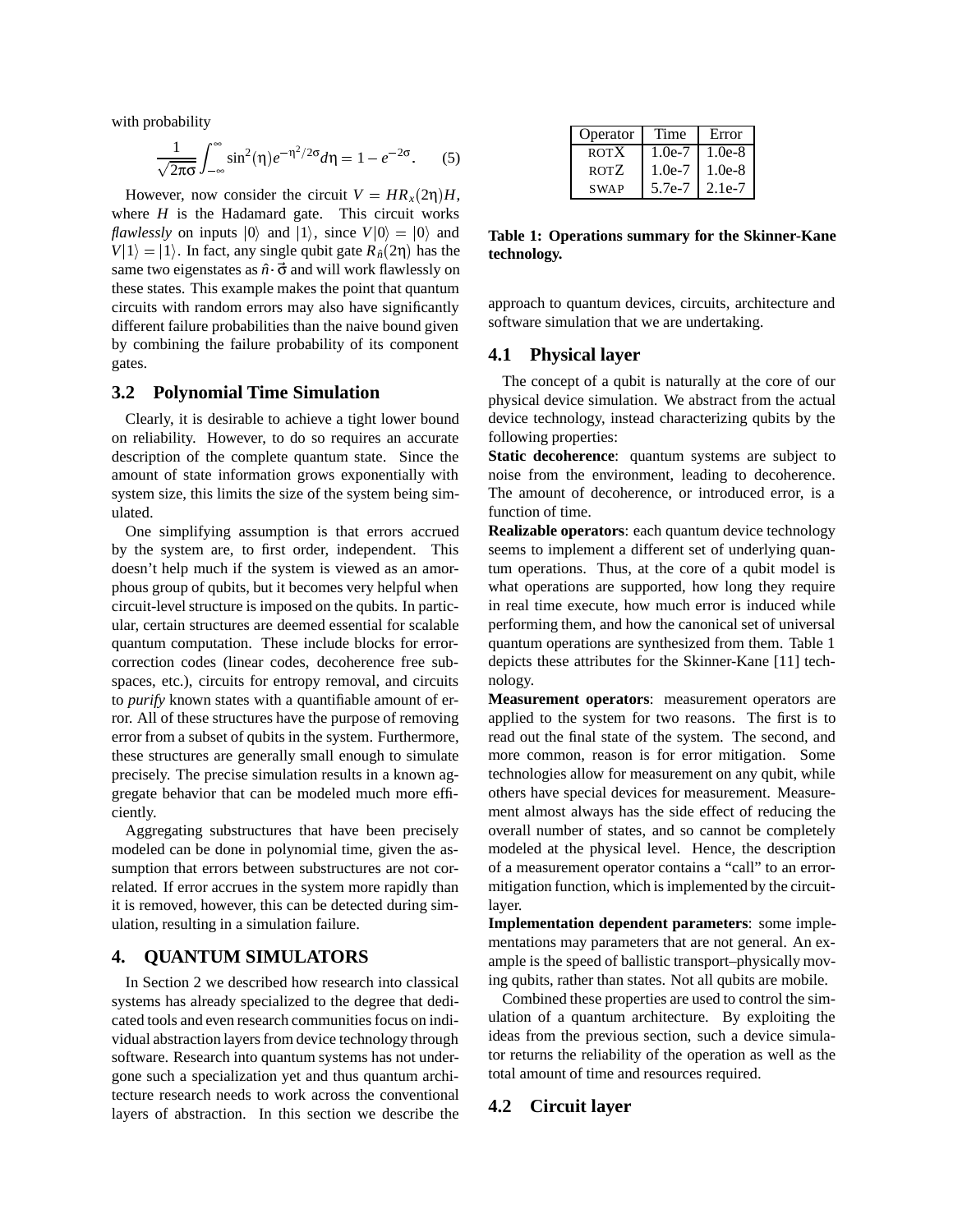To manage the complexity of classical systems, designers form basic abstractions for collections of electrical components. These abstractions include gates, adders, memories, etc. These components are then composed into circuits using high level description languages or schematic capture. On occasion, full-custom layout is used. We expect the same approach to abstraction will be used for building large quantum circuits.

Some basic building blocks (quantum cad cells) we have already discussed in previous work [9] and include teleportation, entropy-exchange, and purification units. Obvious other ones include error correction blocks and analogs of classical components (adders, memories, etc). As with the quantum cellular automata (QCA) work [7], the wire-level pipelining of quantum technologies will likely lead to some unique circuit constructions and design rules.

As with the physical layer simulation, components of the circuit layer taken on a set of properties. These properties are very much like those a component would have within a standard cell library.

**Interconnectivity**: Certain proposed device technologies, such as ion-traps [2, 4] are more mobile than others (such as [11]). This means than instead of having to always use a swapping or teleportation channel for communication [9], the qubit itself can be ballistically transported across a physical space. This interconnection ability changes the reliability of transport, just as with conventional communication techniques.

**Spatial extent**: As with classical standard cells, the spatial dimensions are an important property of a component. The distance between adjacent quantum bits drives a number of architectural parameters. For instance, an extremely fine spacing implies a sparser classical control, leading to potential layout constraints [9], or even a SIMD style approach to interconnect [13].

**Input / output characteristics**: Similar to classical components, what inputs and outputs are available is part of the description of a quantum cell. While quantum operations are reversible by nature, it often makes sense to have non-reversible cells, such as for entropy exchange or measurement. Hence, the number of inputs may not match the number of outputs on a quantum component, even though it may perform a reversible operation (e.g., a reliable *cnot* gate may have two inputs and two outputs, and a third input as a source of cold zero qubits from an entropy exchange cell).

**Reliability function**: Unlike the low-level error probability calculation of the physical layer simulation, at the component level we abstract errors from state, and provide an aggregate error behavior model.

#### **4.3 Architecture layer**

The architectural level simulation of a quantum com-

puter is currently an extension of the circuit level simulator. In the classical case, one simulates the architecture of a computer with the appropriate Verilog or VHDL circuit description. However, quantum hardware description languages [12] are only now being developed. In the combined simulation approach required for quantum systems at the moment, it makes little sense to make a distinction between an architecture layer simulator and simulation of ever more complex quantum CAD cells.

In the future, however, as particular quantum device technologies prove more promising than others and we can abstract ever more away from them, then a more architecturesque simulator will be called for. As is the case now, such a simulator is focused on obtaining two results: efficiency of execution on a given algorithm, and reliability.

#### **4.4 Software support**

The final layer of abstraction for a quantum simulator is software support, or the quantum instruction set architecture. Our work here is only just beginning, but two things seem evident:

**Parallel languages** will almost certainly be used. Quantum devices are so unreliable, and it will be extremely costly to make large ones, that the typical cost/benefit of making the programmers task more difficult is quite different than on a classical system. It seems likely that anything that reduces the number of qubits required, or speeds up the calculation by exploiting parallelism will be worth it, even with a great deal of programmer intervention.

**Dynamic compilation** is a certainty. Currently, quantum algorithms are expressed at the bit-level. Similar to classical bit-level calculations, a significant amount of circuit specialization opportunities are available. For example, it is well known that specialized multipliers are far smaller and faster than fully general ones. At the heart of Shor's algorithm for factoring [10] lies a multiply that is ripe for such specialization.

With these speculations about the software support in mind, it seems likely that any quantum architecture simulator will also tightly couple the software support system. Indeed, we imagine that in the first revision of our work this software support will be done "off line" but with full knowledge of the architecture and software being simulated.

## **5. SIMULATOR OPERATION**

Execution of the quantum architecture simulator proceeds as follows. First a pre-execution phase is performed:

1. Dynamically compile the application by specializing the operations as much as possible to remove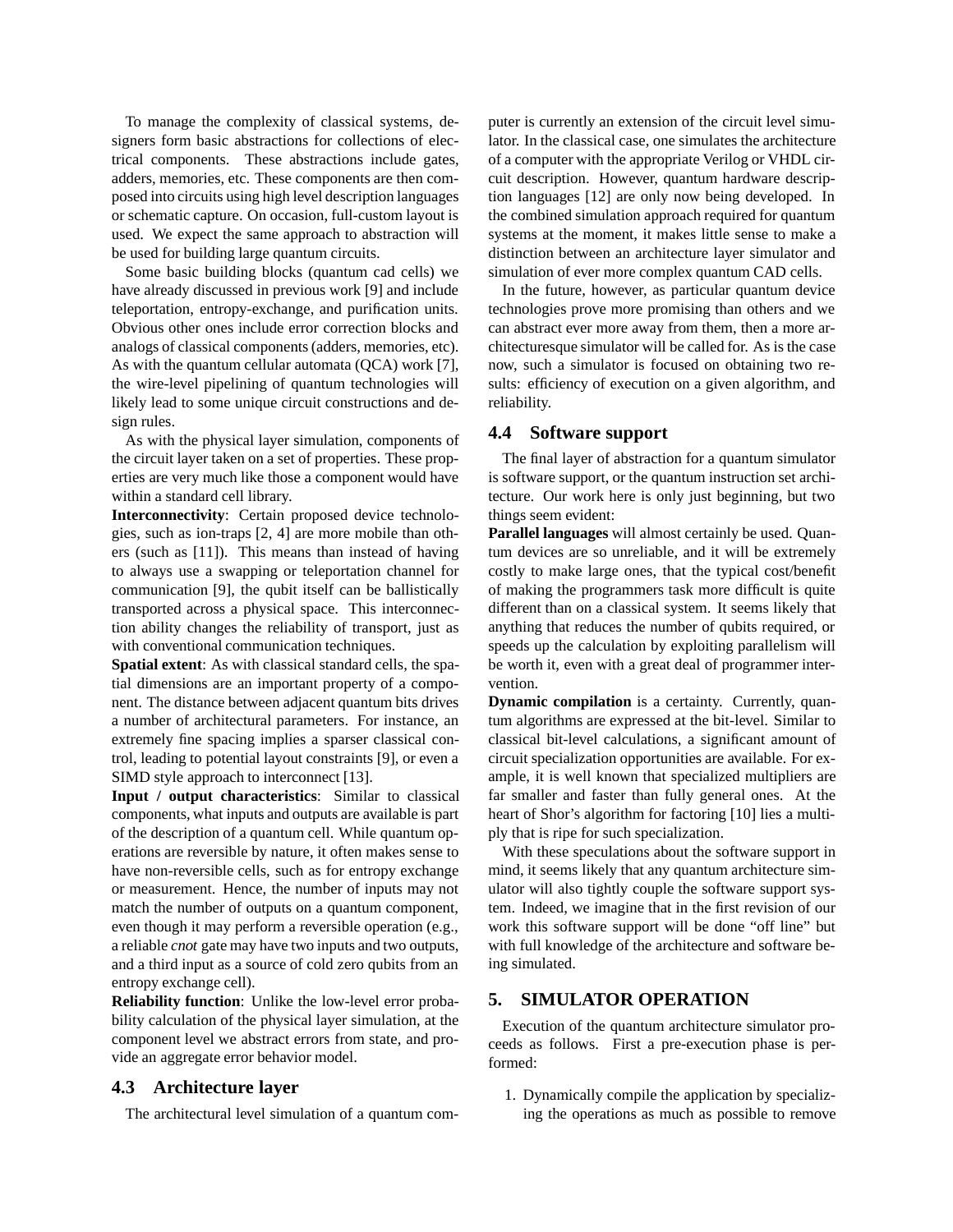redundant or useless primitives.

- 2. Instantiate operations by realizing them into the underlying physical gates provided by the modeled device technology. The physical level should provide a set of operators that can be composed to form any arbitrary operator. For example, the phosphorus-silicon model allows for arbitrary rotations around the  $\hat{x}$ - and  $\hat{z}$ -axes, and partial SWAP "rotations." Any arbitrary single-qubit operator can be composed from three rotation operators. In addition, if the error model is known *a priori*, then it is possible to compose multiple operators with some error ε so that the error cancels in large part to ε*n*:
- 3. Optimize the operators to reduce the overall operator count. This is done because often adjacent logical quantum operations are decomposed into a set of physical gates, that when such gates are placed back-to-back an even more efficient underlying physical implementation is possible. For example, if an operator is composed of an  $\hat{x}$ -rotation, a  $\hat{z}$ -rotation, and a second  $\hat{x}$ -rotation, applying a second operator would juxtapose two  $\hat{x}$ -rotations, that can be combined.
- 4. Verify that all constraints at the physical and structural levels are met, such as supply of cold states, space for classical control circuitry, etc.

Next, a loop is performed with the body of the loop being something like an *n*-body simulation. Each element of this simulation is a physical quantum bit, and may have an operator applied at any time step. All operators that can be currently applied are applied:

- 1. Check for circuit-layer constraints, such as adjacency. If a constraint is unmet, raise an error.
- 2. Accrue error. As discussed in Section 3, to a first order approximation, error accrues linearly with time (static decoherence) and operator application.
- 3. Remove any error due to an error correction process, by applying circuit-level error-mitigation functions associated with measurement operators.

## **6. CONCLUSION**

Quantum simulation has been limited to small systems due to the exponentially expanding state required to simulate larger systems. However, results that are useful to quantum architecture research do not require the outcome of a state simulation. Rather, statistics about the speed and reliability of an algorithm are significant. This paper puts forward a proposal to ignore the majority of state information, precisely calculate the run-time

and pessimistically estimate the reliability, in order to be able to run larger, more meaningful simulations in polynomial time. This pragmatic approach to quantitative research into quantum systems, side-steps the difficult challenge of exponential resource consumption, while still providing useful insight to the architect.

# **7. TUTORIAL ON QUANTUM COMPU-TATION**

Quantum computation is computing on data encoded in quantum states. A detailed description of quantum computation is beyond the scope of this paper, and the reader is encouraged to consult the literature [6].

In general, quantum computation is performed on binary quantum states, or qubits, much like classical computation is performed on binary digits. The details of the underlying quantum mechanism are orthogonal to what calculations can be performed–all quantum computers can efficiently compute the same class of problems, and many systems have been demonstrated or proposed for quantum computation. A few examples are vibrational energy states of "trapped" ions, polarization of photons, bulk nuclear magnetic resonance of specially crafted molecules, spins of phosphorous-31 nuclei embedded in isotopically pure silicon-28, quantum dots, and Josephson junctions. The only requirements are that a minimum set of quantum operators exist to manipulate single qubits, interact multiple qubits, and read (measure) the result.

Analogous to the classical case, the two quantum states are labeled 0 and 1, or more precisely,  $|0\rangle$  and  $|1\rangle$ . Unlike the classical case, where a bit is either in the 0 state or the 1 state, a qubit's state is described by  $\alpha|0\rangle + \beta|1\rangle$ , where  $\alpha$  and  $\beta$  are complex valued amplitudes; the probability of the qubit being observed in the state  $|0\rangle$  is  $|\alpha|^2$ , and in state  $|1\rangle$  is  $|\beta|^2$ . If the qubit is not in a pure  $|0\rangle$  or  $|1\rangle$  state, it is said to be in a *superposition*, where the waveforms for each of the states are added together. Observation, or measurement, collapses the superposition to a single state.

Just as the number of states that can be represented by a classical set of bits doubles with each additional bit, each additional qubit doubles the number of states that is represented by a quantum system. The difference is that the system itself can be in a superposition of any or all of the states, and, more importantly, any operator applied to an *n*-qubit system can impact the amplitudes of all  $2^n$  states simultaneously, as opposed to the single state transition allowed for a classical system. This exponential speed-up in operation is balanced by the fact that only a single state will ever be read: measuring the system collapses all of the states in the superposition to the single state observed, and the amplitudes of the re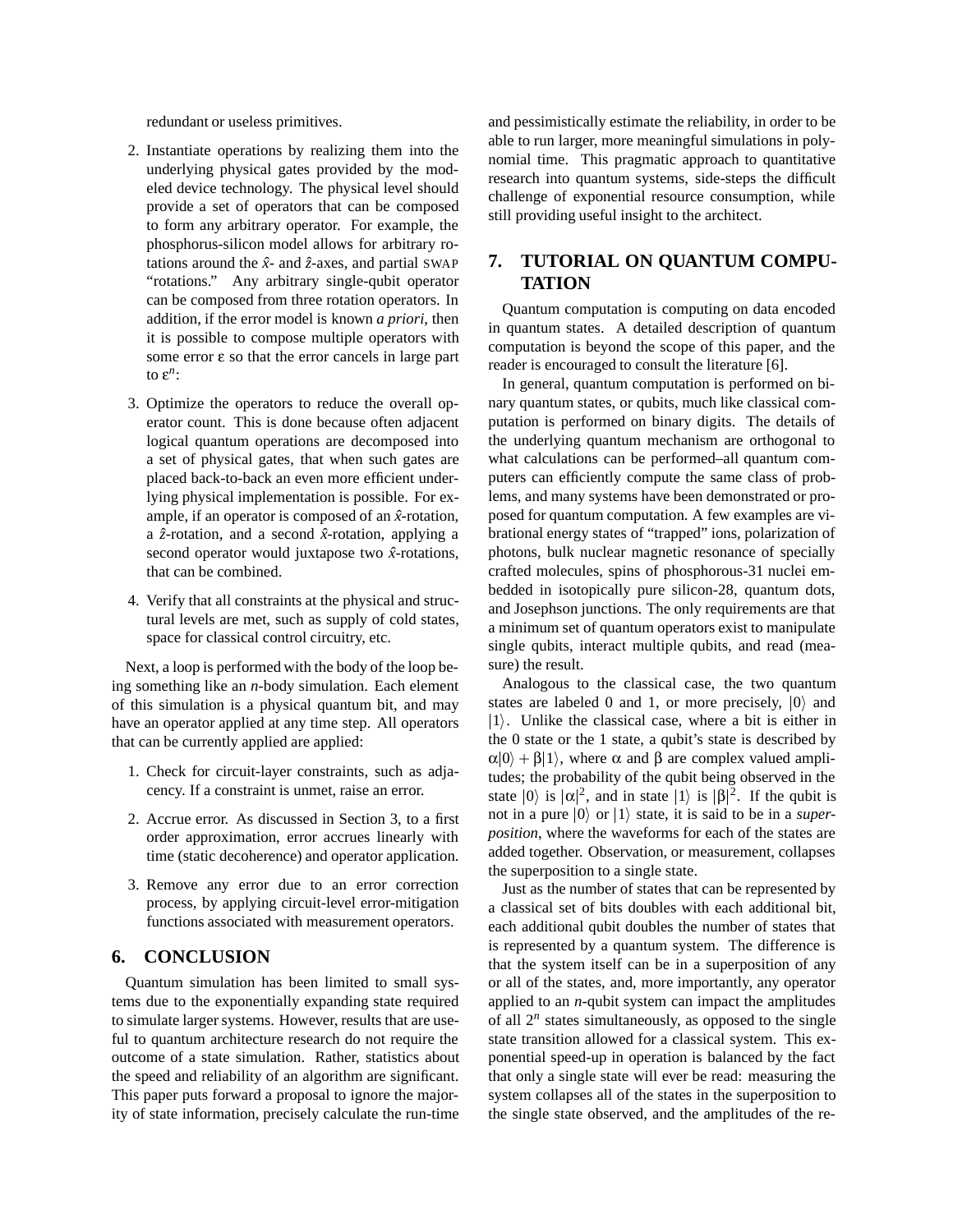maining states are set to zero. As a concrete example, it is possible to perform a quantum Fourier transform (QFT) on the amplitudes of a quantum system. The result of the transform is the frequencies associated with the discrete sample encoded in the original amplitudes. However, measurement will only return one state. The probability of a particular state being returned is proportional to the square of the modulus of the amplitude for that "frequency," so the measured state is likely to represent a stronger frequency. But this is clearly not useful for most common applications of a Fourier transform<sup>1</sup>!

In our classical analogy, an entire system that can perform any algorithm can be built from a small *universal* set of gates, such as NOT, AND, and OR, or even more simply, from NAND gates. Quantum gates take a system from one complex state to another, so one would expect the gates to be more complex, and indeed, they are. However, it is possible to form a universal set of quantum gates from just three operators: CNOT, *H*, and *T*. But it is easier to understand quantum operators from the basics. The quantum equivalent of a NOT gate is the *X* gate, which takes  $\alpha|0\rangle + \beta|1\rangle$  to  $\beta|0\rangle + \alpha|1\rangle$ . Similarly, the *phase* or *Z* gate takes  $\alpha|0\rangle + \beta|1\rangle$  to  $\alpha|0\rangle - \beta|1\rangle$ , changing the relative phase of the states by  $\pi$ . The *Z* gate has no classical analogue, since there is no concept of phase in a singly-valued bit. The Hadamard operator, or *H* gate, is slightly more complex. Applying  $H$  to  $|0\rangle$  gives  $H|0\rangle = \frac{\sqrt{2}}{2}|0\rangle + \frac{\sqrt{2}}{2}|1\rangle$  $\frac{\sqrt{2}}{2}|0\rangle + \frac{\sqrt{2}}{2}|1\rangle$ , while  $H|1\rangle = \frac{\sqrt{2}}{2}|0\rangle - \frac{\sqrt{2}}{2}|1\rangle$  $\frac{\sqrt{2}}{2}|0\rangle - \frac{\sqrt{2}}{2}|1\rangle$ . A little bit of thought should convince the reader that these three gates are each their own inverse:  $HH|0\rangle = |0\rangle$ . The t *T* gate is similar to the *Z* gate in that it changes the relative phase of the states, but the *T* gate only changes the phase by  $\pi/4$ . The last of the operators required for a universal set is the CNOT gate, which takes a pair of qubits and inverts the second (target) qubit if the first (control) qubit is  $|1\rangle$ . Hence, CNOT $(\frac{\sqrt{2}}{2}|00\rangle + \frac{\sqrt{2}}{2}|10\rangle) =$  $\frac{\sqrt{2}}{2} |00\rangle + \frac{\sqrt{2}}{2} |11\rangle.$ 

The state  $\frac{\sqrt{2}}{2} |00\rangle + \frac{\sqrt{2}}{2} |11\rangle$  is an important enough state to have several names. It is called an EPR pair, after the Einstein-Podolsky-Rosen paradox, a cat state after Schrödinger's thought experiment, and is also one of the Bell states. The reason the state is important is that the qubits are *entangled*: they contain information as a pair that neither qubit alone has. Taken separately, each qubit has an equal probability of being measured as  $|0\rangle$  or  $|1\rangle$ . However, since the two states where the qubits have different values have zero amplitude, the pair of qubits must measure to the same value of either  $|0\rangle$  or  $|1\rangle$ .

Unlike classical bits stored in modern computers,

qubits are relatively fragile. Interactions with the environment can cause unwanted entanglement, or *decoherence*, introducing erroneous states into the computation. One of the greatest challenges in designing quantum computers is how to reduce decoherence. Operators, being external fields, are also a significant source of decoherence, since the precision of the operator being applied is limited by the physical process that implements it. One way to battle decoherence is by using error correction. While the qubits cannot be directly measured without destroying their state, it is possible to encode the quantum state in such a way that errors can be greatly reduced. For example, the simplest classical error correction code is triple redundancy: 0 is encoded as 000, and 1 is encoded as 111. Applying this to quantum states, we can encode  $\alpha|0\rangle + \beta|1\rangle$  as the three-qubit state  $\alpha|000\rangle + \beta|111\rangle$ . Decoherence introduces states where the bits have different values, by flipping the value of one of the three encoding qubits. Measuring the pairwise parity of the qubits (using  $|0\rangle$  *ancilla*) collapses the system back to two states. In addition, the measurements indicate which, if any, of the qubits was flipped. Applying an *X* operator to the flipped qubit flips it back. There are many quantum *block codes* known that protect against both bit-flips and phase-flips, and also allow operators to be applied to the encoded qubits relatively simply.

#### **8. ACKNOWLEDGMENTS**

This work is supported in part by the DARPA Quantum Information, Science and Technology Program, by NSF CAREER grants to Mark Oskin and Fred Chong, an NSF NER grant and a UC Davis Chancellor's Fellowship to Fred Chong.

#### **9. REFERENCES**

- [1] A. Ac. Statistical distinguishability between unitary operators. *quant-ph/0102064*.
- [2] J. I. Cirac and P. Zoller. Quantum computations with cold trapped ions. 404:597, 2000.
- [3] A. W. Harrow and M. A. Nielsen. How robust is a quantum gate in the presence of noise? *quant-ph/0301108*, 2003.
- [4] D. Kielpinsky, C. Monroe, and D. Wineland. Architecture for a large-scale ion trap quantum computer. *Nature*, 417:709, 2002.
- [5] M. Levitt. Composite pulses. *18*, pages 61–122, 1986.
- [6] M. A. Nielsen and I. L. Chuang. *Quantum Computation and Quantum Information*. Cambridge University Press, Cambridge, UK, 2000.
- [7] M. T. Niemier. A potentially implementable fpga for quantum dot cellular automata. *1st Workshop*

<sup>&</sup>lt;sup>1</sup>However, QFT is an essential component of Shor's algorithm, which factors an *n*-bit number in time  $O(n^3)$ .